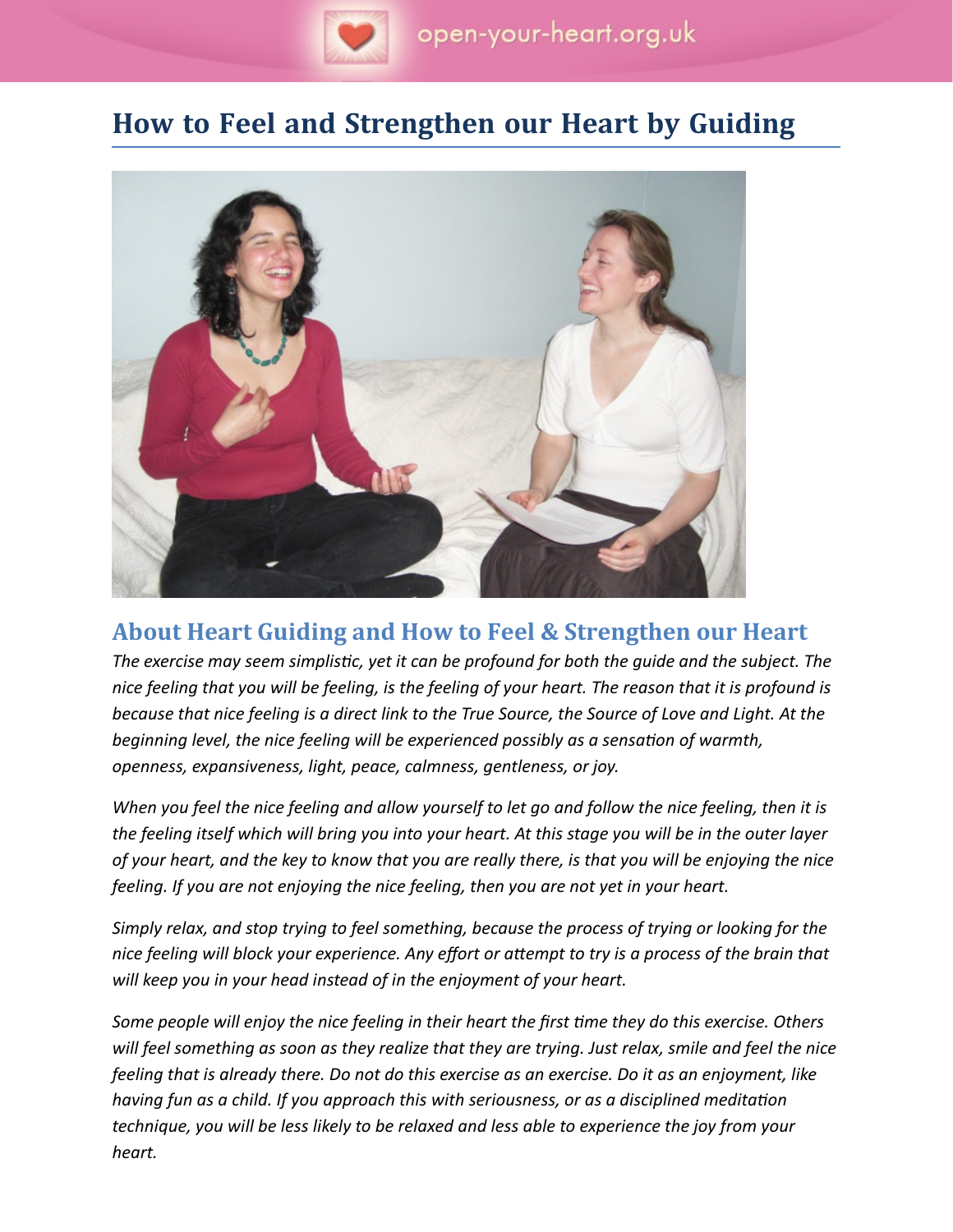

# **How to Feel Our Heart**

You can freely download a guided recording from our website about how to feel your heart and another recording on how to strengthen your heart and feeling. Additonally you can ask a friend to guide you to feel your heart by reading the scripts on the pages below starting with Feeling our Heart. Often it is easier to feel and enjoy the experience more if you are guided through the steps slowly with someone who is good at helping you to relax.



### **Thinking hard just gives your head pressure..**

When you think of something seriously for a while you will feel the area in your forehead is heavy or there is a pressure because your brain is working hard.



### **Remembering a happy moment without smiling..**

When you are happy there is a reaction in your chest.

This is your heart reacting when the feeling from the heart is working.



### **Remembering a happy moment and smiling freely..**

When you are **smiling freely** the feelings from the heart become stronger.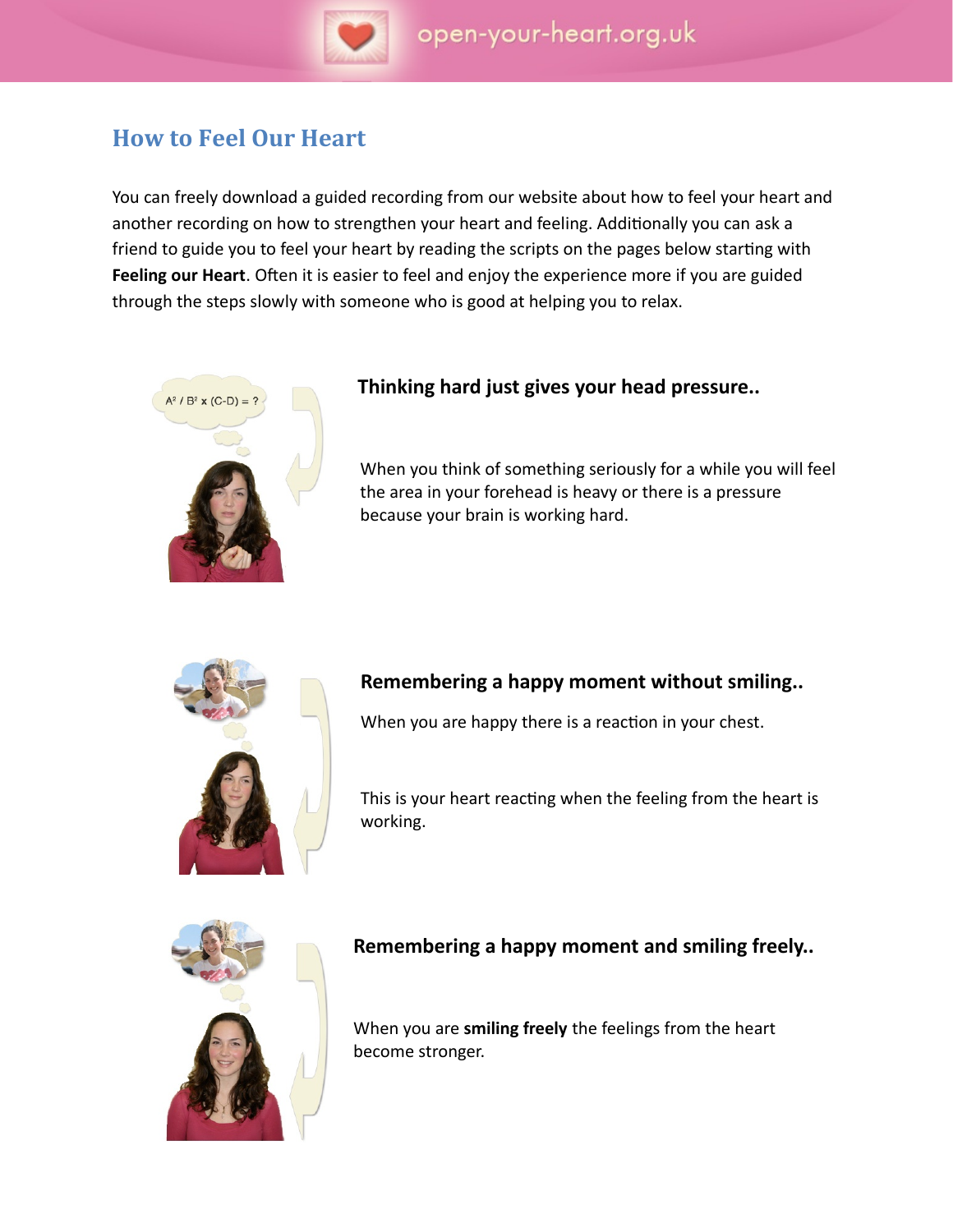

# **Feeling Our Heart Script for Guides**

You can read this script to a friend slowly and clearly with a relaxed and positve manner. Afer each section and between lines pause for a few seconds to allow your friend some time to fully experience what they are feeling. Afer reading step 9 you can pause and repeat the steps from 4 to 9 again. This allows your friend to notice the difference between smiling freely / not smiling and how it affects their feelings. The key to feel with our heart is to be relaxed, smiling freely and following our feelings. It may take a few practices to relax enough to clearly notice the diferences and to feel our heart more.

- 1. Sit in a comfortable positon with your back straight.. place your palms on your lap facing upwards.. Close your eyes and relax.. Take some tme to sofen any tension in your body and allow yourself to relax.. and relaxing even more
- 2. Be here and now completely.. Relax.. keep relaxing….keep relaxing even more… good. Take a breath in and breathe out fully.. relax even more.. completely relaxed..
- 3. Remember one of your happiest moments that really touched you. It can be any moment.. maybe a time when you felt close to someone or were doing something you enjoyed.
- 4. Notice how you felt during the happy moment without thinking about the details. When you are happy.. feel the smile coming up.. allow yourself to smile.. follow that feeling.. and stay with that feeling.. relaxing and smiling and nothing else..
- 5. Feel how natural that is.. remember that feeling.. relaxing and smiling.. being in the feeling of that moment.. allow it to happen without thinking how... smiling and relaxing.. and relaxing even more into the nice feeling... and nothing else..
- 6. Relax and smile freely.. and keep relaxing and smiling freely.. notice what happens to your feeling as you smile more.. keep on smiling and relaxing into the feeling.. and nothing else..
- 7. Keep relaxing and smiling.. relaxing even more.. and smiling even more..... keep relaxing and smiling.. and relaxing into the feeling.. and nothing else.. **(15 second pause)**
- 8. Stop smiling and keep relaxing.. relaxing even more.. notice how you feel.. keep relaxing and relaxing even more.. and nothing else..
- 9. Now lets feel the diference.. feel how it is when you smile.. **(Repeat three tmes: steps 4 9)**
- 10. You can open your eyes and give yourself a moment to relax.

The person being guided may notice that the nice feeling quickly goes away when they stop smiling. This is because the mind has become more dominant than their heart. Just repeat the key steps of relaxing and smiling to feel the nice feeling again from the heart. Some people may fnd that as they begin to enjoy smiling, they then fnd it hard to stop smiling because the nice feeling is so good they just want to contnue smiling. We hope from this simple exercise that you experienced and learned that the feeling from the heart is stronger when you are smiling freely.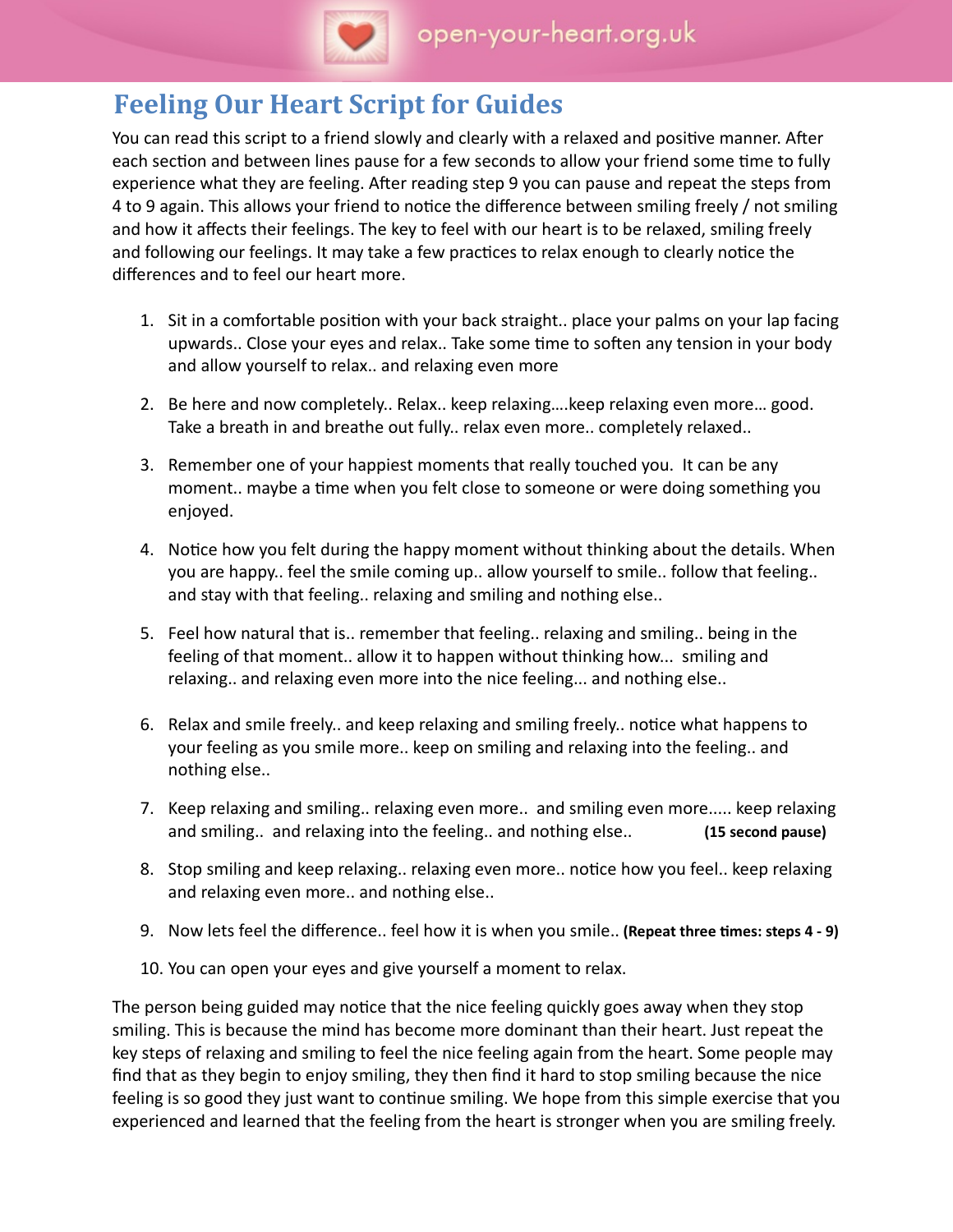

## **How to Feel and Strengthen the Heart**

You can freely download the Heart Strengthening Exercise as a guided recording from our website or ask a friend to guide you with a script. By sharing the experience **you can support and tailor the pace of the guiding** to help your friend to feel their heart more easily. The key steps to be able to feel the heart are to **(1) relax (2) smile (3) follow the feeling.** If the person you are guiding is not smiling freely you may need to encourage them to be more relaxed before asking them to smile more. If they are already relaxed and smiling freely **give them encouragement** to follow their feeling even more.

# **How to guide your friend to do Heart Strengthening Exercise**

First allow your friend to fnd a comfortable positon they can be relaxed in. Aim to take **a minimum of 10 minutes** to not rush the guiding and **read each part of the script exactly** but do not simply read this as a script, instead notice how your friend is doing and reacting and **give** some supportive comments highlighted in blue and green when needed.

For example, when you feel your friend is **enjoying and doing well** you can gently give them good feedback and encourage them to contnue to feel and enjoy even more by saying a few times one or more of these phrases:

**[yes, good, very good, great, wonderful, feeling more, keep following your feeling, follow your feeling even more, relaxing into the feeling, let go, let go more, let go even more].**

If your friend is **not relaxing, not smiling or not following their feeling** just stay on this part of the script for longer by saying a few tmes one or more of these phrases:

#### **[relax more, relax completely and freely, relax even more, smile, smile freely, smiling even** more, follow your feeling, relaxing into the feeling more, letting go, let go even more].

As a guide you can also relax and **sometmes close your eyes** to more easily follow the feeling and so be more aware when guiding your friend. By **closing your eyes and guiding with your feeling** you can help your friend so they can feel and strengthen their heart more easily. It is not uncommon for the person doing the guiding to be able to feel more than the person being guided since they are not on the "spot", and naturally we enjoy and feel happy when we are able to help our friends.

**Speak slowly and clearly** with a positive relaxed and supportive manner. Follow your feeling as you are guiding to get the best results and enjoy doing the guiding.

## **Key steps to feel and strengthen the heart when guiding are:**

**1) Relax -** Remember to only move on to smiling when they are completely relaxed.

**2) Smile -** Remember to only move on to feeling when the person is able to smile freely.

**3) Follow your feelings -** Remember to keep them smiling and relaxing to be able to follow the feeling. Remind them to contnue to follow their feeling to enjoy the experience more.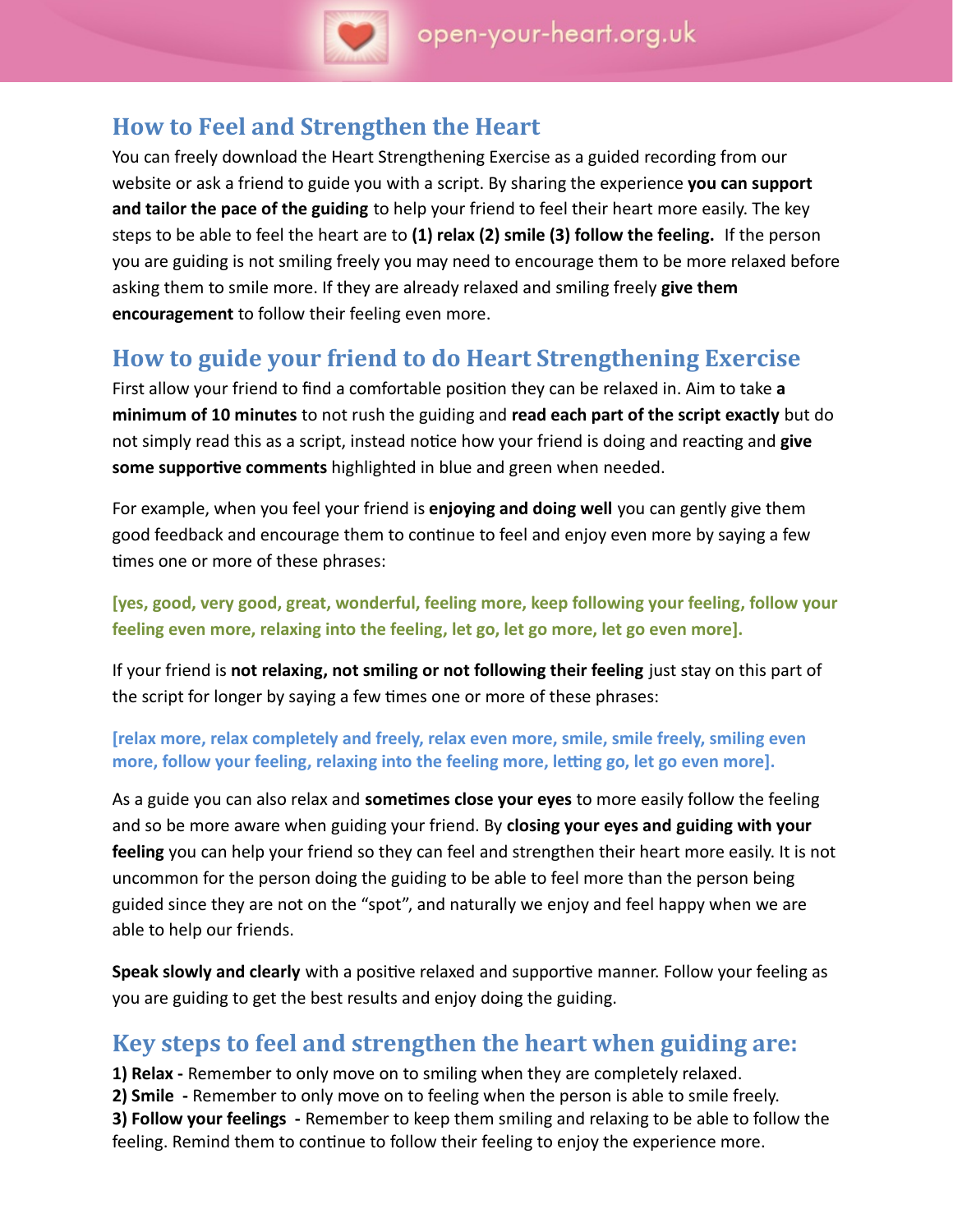

# **Heart Strengthening Exercise Script for Guides**

- 1. Start by sitting comfortably on a chair or on the floor, keeping your back straight and place your palms upright on your lap..
- 2. Relax.... relax your whole body..
- 3. Close your eyes and relax... relaxing even more.. and keep on relaxing.. **[relaxing, relax more, relaxing even more, keep on relaxing]** [yes, good, very good]
- 4. Let go of any tension in your body.. take a deep breath in… and breathe out slowly. **[relaxing, relax more, relax even more, keep on relaxing]** [yes, good, very good]
- 5. Relax... and relax even more… allow yourself to relax completely.. however relaxed your body is right now.. just let it relax even more.. **[relaxing, relax your whole body, relax even more, let go more**] [yes, good, very good]
- 6. Relaxing even more deeply.. keep on relaxing more.. relaxing completely.. **[relaxing, relax your whole body, relaxing even more]** [yes, good, very good, great]
- 7. While relaxing now smile.. smile even more.. and stay relaxed.. and relax even more… **[relaxing, relaxing even more, smiling, smiling freely**] [yes, good, very good, great, beautful]
- 8. Just smiling and relaxing… and smiling even more.. and relaxing.. and nothing else.. **[relaxing even more, smiling, smiling freely]** [yes, good, very good, great, wonderful]
- 9. Now gently touch your heart in the center of your chest, with one or two fngers… relax… and relax even more… just smiling and relaxing.. and nothing else.. **[relaxing completely, relaxing even more, keep on relaxing, smiling more, smiling freely]** [yes, good, very good, great, wonderful, beautiful]
- 10. Now smile to your heart without thinking how or where your heart is.. smiling freely to your heart.. smiling more.. keep smiling to your heart.. relaxing.. and nothing else… **(30 seconds to 1 minute silence)**
- 11. Allow your awareness to go to your heart beneath your fingertips.. smile to your heart and relax even more.. and follow your feeling.. and nothing else… **[relaxing more, smiling more, follow your feeling more]** [yes, good, very good, wonderful]
- 12. Keep smiling to your heart.. stay within the feeling.. let yourself be pulled deeper within the feeling.. and relaxing deeper and deeper within the feeling.. and nothing else.. **[relaxing more, smiling freely, feeling, follow your feeling]** [yes, good, very good, beautful]
- 13. Feel… feel.. follow your feeling.. follow your feeling even more.. keep smiling freely.. and relaxing even deeper in the feeling.. and nothing else.. **(3 to 5 minutes on this step) [relax more, smiling more, follow your feelings, follow your feelings more, let go more]** [yes, good, great, very good, feeling more, following your feelings more, wonderful]
- 14. And in your own tme, when you're ready, gently open your eyes with a happy smile.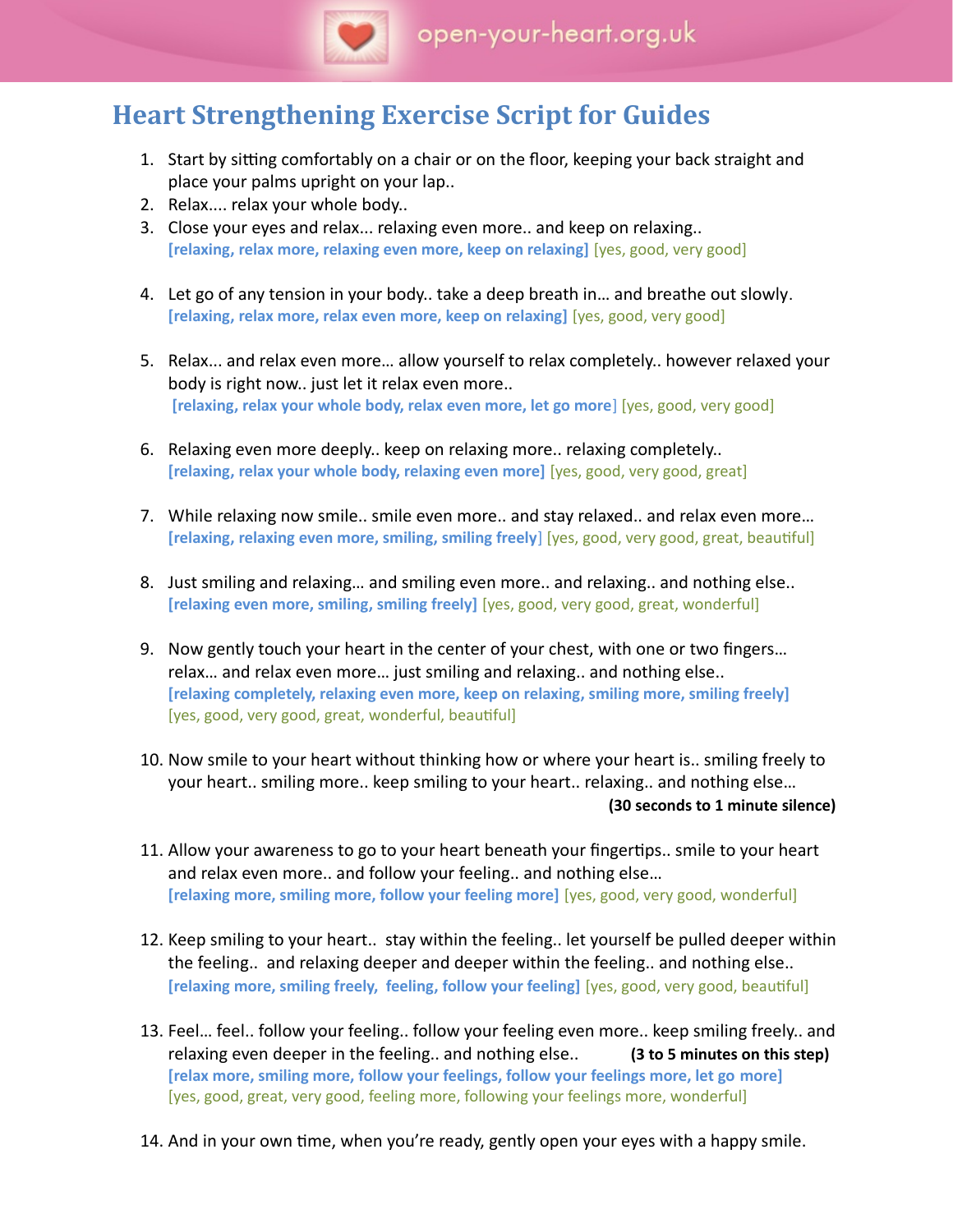

### **Helpful Tips and Notes**

- **Variation 1:** Sometimes smiling at your heart can be challenging as we are not used to smiling. If this is a problem then you can guide them to **remember a happy moment** and start the smiling from that point, allowing the happy feeling to begin their smile. It's important that they let go of the memory once they have the nice feeling or else they will start to daydream and will not be able to follow the feeling.
- **Variaton 2:** As a further additon to the heart strengthening exercise to feel even more you can guide the person to experience the diference by repeatedly asking them to: **1) tense / be relaxed**, **2) smile / don't smile** to your heart and **3) touch / don't touch** move their fngers a few inches away from their heart for a few seconds.
- It is recommended to **repeat the exercises a few tmes** and take turns in guiding and giving feedback on how you feel. Sharing the experience helps you learn more about your heart. See our website for tips about the 8 common problems most people have.
- If you and your friend enjoyed heart guiding and strengthening exercises try doing the **Open Heart Meditaton** together which is freely downloadable from our website.
- It's best to **have no expectations** whilst doing the exercise. If you feel tired stop and do something else and try the heart guiding and strengthening exercise later. Don't push your friend to do more than they want to. It should be an enjoyment.
- Some people notice that as they smile to the heart the special feeling coming from the heart: peace, joy, stillness & calmness cannot be felt with or by the brain.
- If you have just started working with the heart and haven't felt much or nothing yet just relax, smile and follow the feeling and **practse regularly to strengthen your heart**.
- If you can, try and practice daily for a few minutes or several times in the day to keep strengthening your heart. With some practce **this technique becomes deeper** and you should begin to feel your heart better and better each day / each week.
- If you feel any pressure around your heart, this indicates that you are feeling the releasing of blockages and old emotions stored within and around your heart as they are being removed. To help **speed up the process** we recommend you just relax, smile, and follow your feeling even more and do Open Heart Meditation regularly.
- **So you can relax more easily**: Maintain good posture. Be aware that your head can droop without you realising it. Take glasses of. Tuck your elbows in / keep arms relaxed.
- If you enjoy heart guiding and would like to practice with other people then we recommend that you either join a local **Open Heart Meditaton group**, or login to one of our **online meditaton groups** or atend one of our **Open Heart Workshops**.